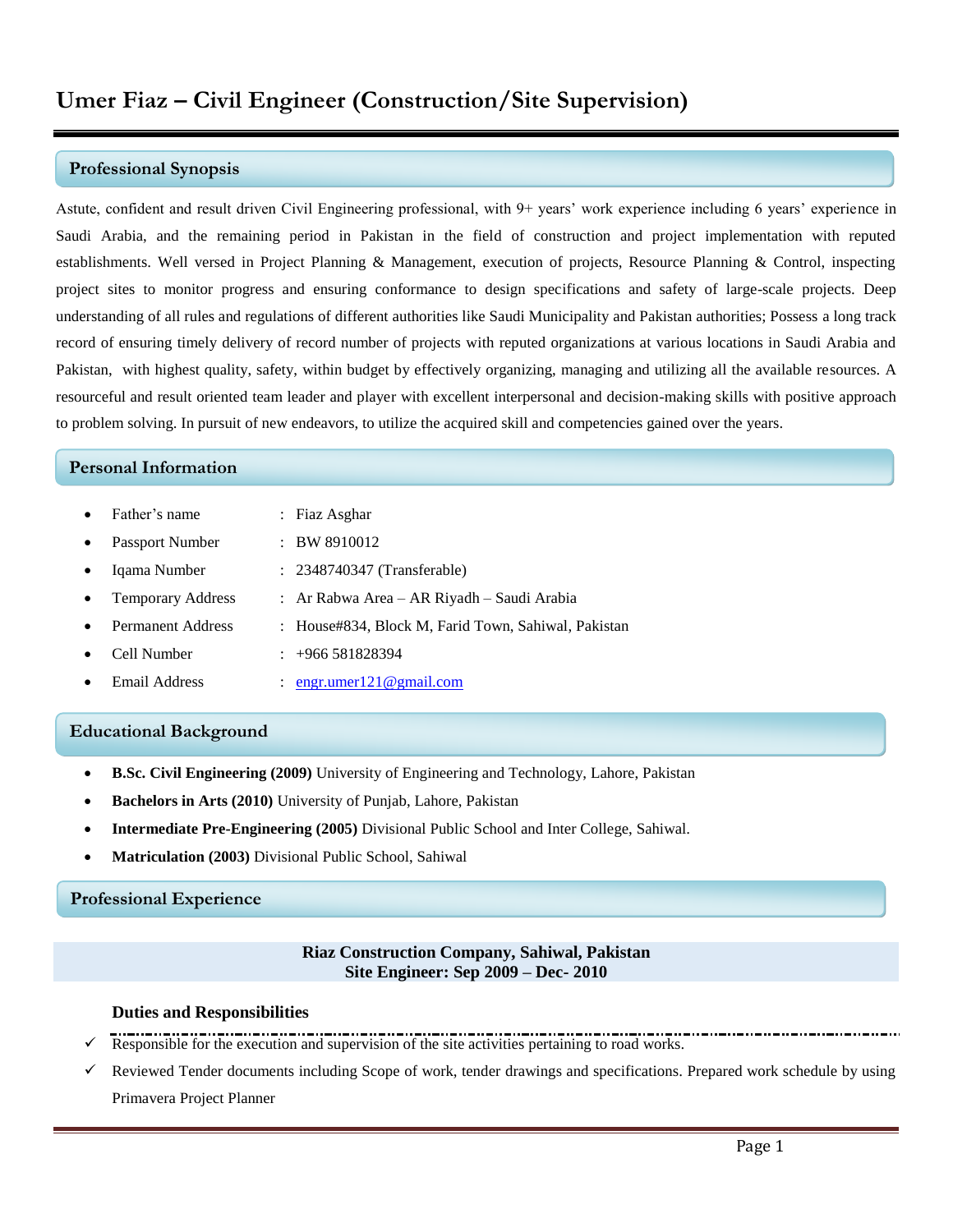- Addressed queries to the consultant for Technical Clarifications or Missing Quantities.
- $\checkmark$  Handled & maintained all tender documents, drawings and associated revisions.
- $\checkmark$  Issued enquiries to suppliers/ subcontractors, evaluating quotations received.
- $\checkmark$  Prepared Material or Quantity take-off, and performed Rate Analysis & Pricing of BOQ.
- $\checkmark$  Assisted the project engineer in overseeing and assessing the progress of the construction projects
- Interpreted the drawings and measurements to the workers and marked the actual location on site.
- $\checkmark$  Developed and maintained design documents of construction projects to facilitate easy reference.
- $\checkmark$  Coordinated with suppliers, sub-contractors, and handled multiple projects simultaneously.
- $\checkmark$  Maintained daily registers of work with details of works carried out, material used for the works and details of workmen engaged for the work
- $\checkmark$  Inspected the construction site and ensured that all safety norms and quality measures are being followed.
- $\checkmark$  Made sure that the project proceeds on time and arranged for working overtime as and when the project was lagging behind
- $\checkmark$  Conducted progress review meetings with consultants and resolved all issues concerning to project implications.

# **Key Project**

Dualization of roads in Pakpattan district and Rehabilitation and Improvement of roads in Kassowal region.

## **Rasheed Al Owaidah Contracting Co. Riyadh, Saudi Arabia. Bridge Engineer: Sep 2011 – Aug 2012**

## **Duties and Responsibilities**

- Monitored all construction activities regarding Road Works, Bridges/Flyover, Underpasses, Culverts, Drainage and Ancillary Works.
- Performed the construction supervision of Pre-Casting and Erection of concrete panels, huge Highways Embankment of selected filled materials in layer wise compaction with Synthetic Reinforce Strips embedded.
- $\checkmark$  Monitored all road tests like CBR, FDT, Proctor, Soundness, Gradation, Los Angles Abrasion Test, Marshal Stability Test, Bitumen Extraction Test etc. and evaluated the test results.
- $\checkmark$  Supervised the Asphalting of roads and infrastructure works including Storm water drainage system.
- $\checkmark$  Visited the Project site regularly to review the progress of project activities, resource usage and costs incurred relative to the data date.
- Communicated sensitive Project problems, issues, conflicts, changes and project progress to concerned sections.
- $\checkmark$  Planned all activities from earthwork to asphalt including the side drains & culverts to accomplish the project well within schedule.
- $\checkmark$  Reviewed operational process and installations to ensure that the subcontractors comply with the design, standards and specifications of the contract documents.

## **Key Project**

 **Al Kharj to Riyadh-Dammam Expressway, Saudi Arabia**: The project of Al Kharj to Riyadh-Dammam Expressway, Saudi Arabia was designed for a speed of 125 kms per hour. It includes 77 kms of 6-lane limited access highway, 15 kms of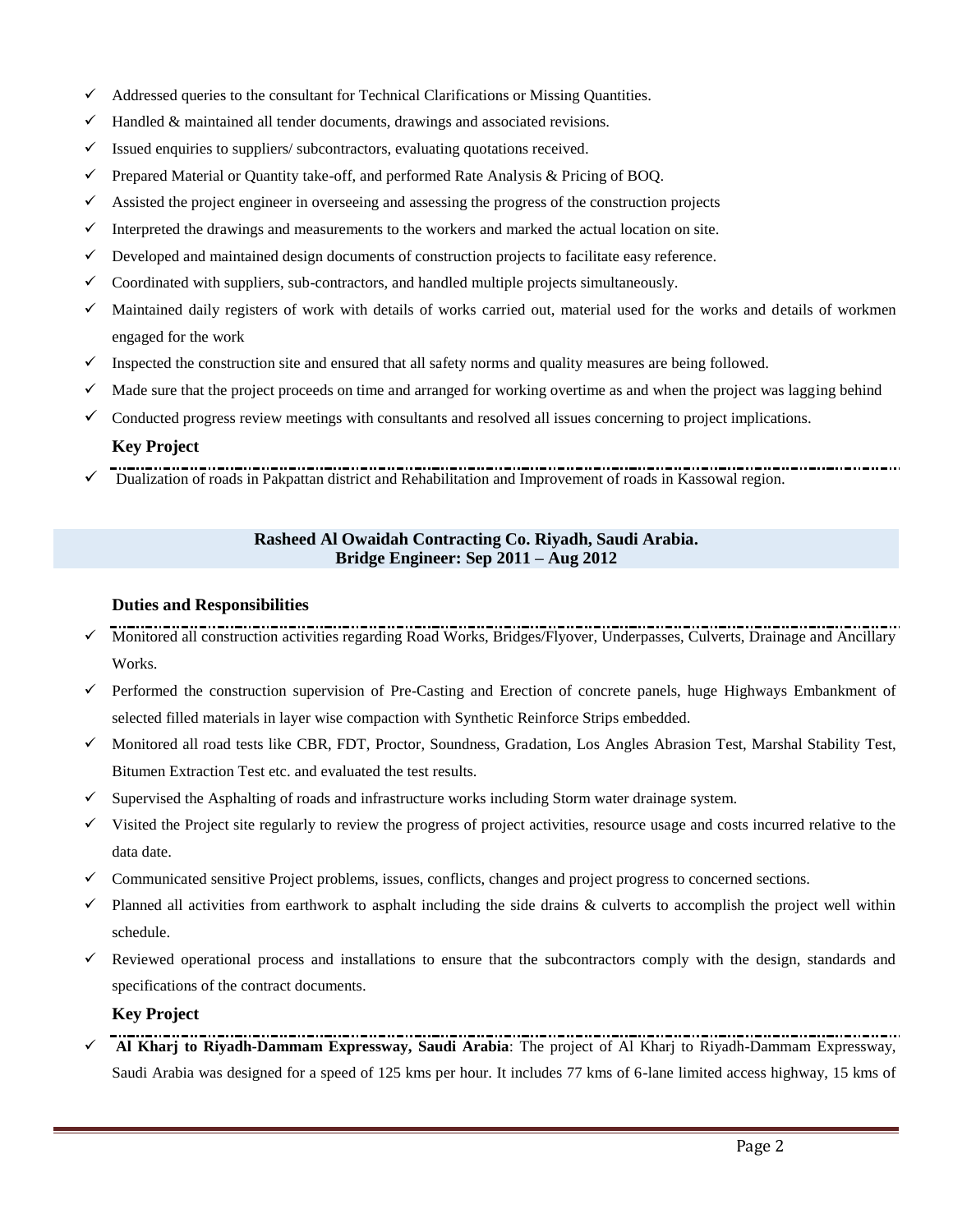feeder roads, 10 interchanges and one Wadi Bridge (Dualization Riyadh-Kharj Road and Interchanges). The net value of project was SR 800 million. I was responsible for construction of 2 overhead bridges (IC-5 & IC-6) and 1 interchange (IC-7)

## **Lahore Waste Management Company (LWMC), Assistant Manager Operations: Oct 2012 - Jun 2013**

## **Duties and Responsibilities**

- Assisted Manager Ops. In respective area to manage waste management.
- $\checkmark$  Managed the outsourcing of Solid Waste Management services for the six cities of Punjab that is Multan, Faisalabad, Gujranwala, Sialkot, Rawalpindi and Murree.
- $\checkmark$  Prepared Bidding document, Inception reports, Situation Analysis reports, Planning & Design reports and Technical Specification reports.
- $\checkmark$  Monitored and inspected the general cleanliness condition in Shalimar Town, Lahore as per agreed Key Performance Indicators (KPI's).
- Supervised the construction of Landfill site at Lakhodair, Lahore according to International standards. This includes construction of Weigh Bridge, Roads Infrastructure, Landfill area etc.
- $\checkmark$  Supervised and monitored the placement of containers and waste bins at appropriate locations and timely lifting of waste.
- $\checkmark$  Monitored that Door-to-Door collection system of solid waste is in place in all Urban UCs.
- $\checkmark$  Monitored that manual sweeping is done by ensuring attendance of sanitary workers and report submitted.
- $\checkmark$  Monitored the operations of SWM contractors and regularly submitted reports to Manager (Ops.)
- Ensured timely resolution of all complaints registered in complaint Re-dressal System of SWM and addressed in a timely manner.

## **Key Projects**

- **Construction of LOT 1 & 2 of first Sanitary Landfill site, Lahore, Pakistan:** Construction of Landfill Site Lot-1 and 2 using clay liners, geo membrane, geo textile and gravel involves: Gas Collection System, Leachate Collection Pool, Leachate recirculation system, Monitoring Well, Ring Road & Access Road, Administration Block, Wheel washing Area, Social Area, Workshop area, Electrification, Sewerage system and water supply system, Construction of Boundary Wall, Landscaping. The net value of project was US\$ 10 million.
- **Outsourcing of SWM services for six cities of Punjab, Pakistan:** The Government of Punjab outsourced the Solid Waste Management services in City District Governments of Gujranwala, Multan, Faisalabad, Sialkot, Rawalpindi and Murree. The decision was taken after the successful implementation of same model in Lahore. The outsourcing was done through an international competitive bidding process. M/s. Lahore Waste Management Company (LWMC) was assigned to provide consultancy service for the whole process. LWMC also utilized technical expertise of M/s. Istanbul Environmental Management Company, Turkey (ISTAC) and M/s. Urban Sector Planning & Management Services Unit (Pvt.) Ltd. (USPMU) Government of the Punjab for the completion of this task. The net value of project was US\$ 2.5 million. I was responsible for the completion of Design & Bid documents for the outsourcing of Solid waste management services to the city of Gujranwala and Faisalabad.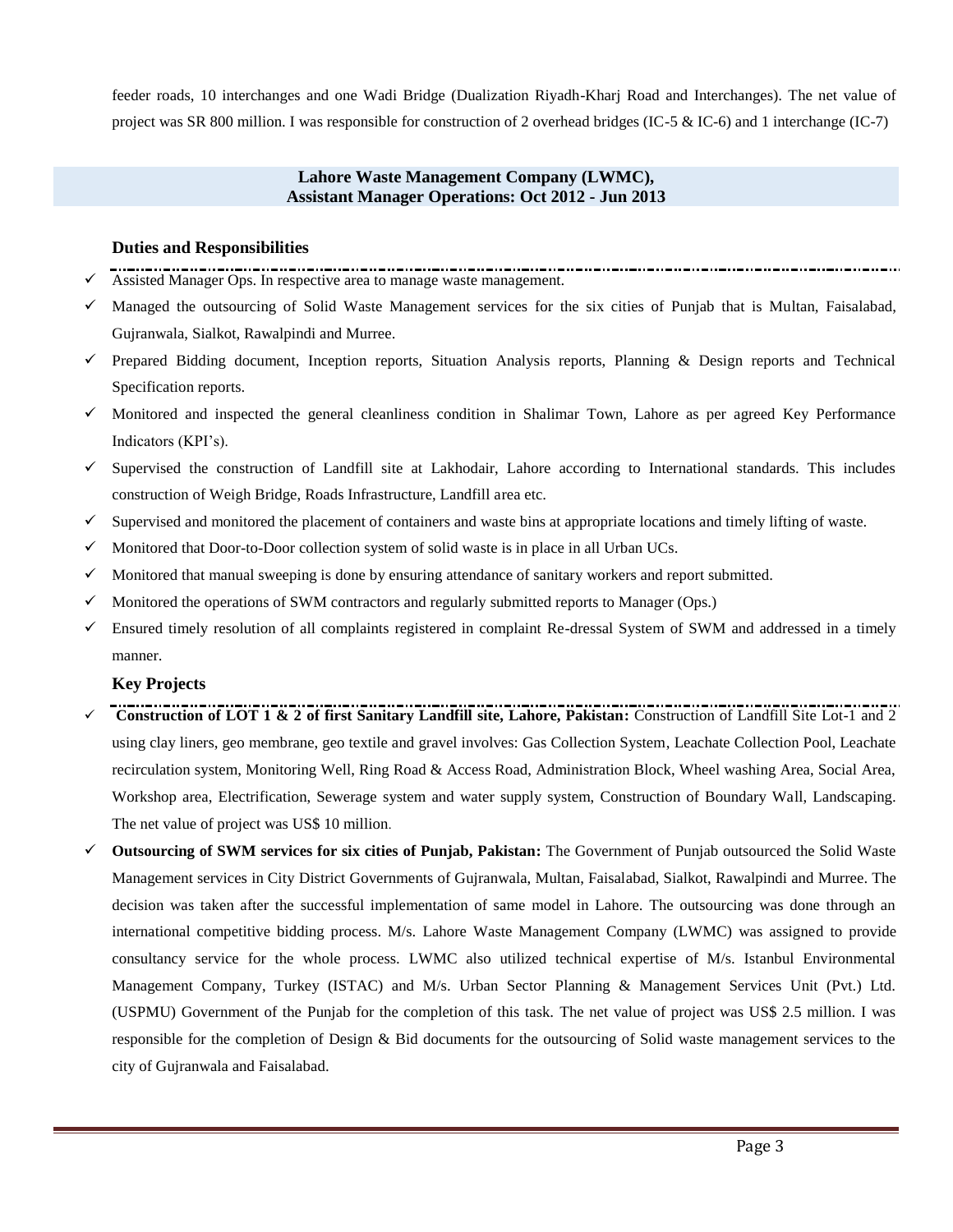#### **Al Naqel Al Sarie Est. for trading & contracting, Riyadh, Saudi Arabia Project Engineer: Jul 2013 - Sep 2014.**

### **Duties and Responsibilities**

- Led and coordinated with project supervisors and construction teams to ensure timely completion of the projects and reported to Project Manager.
- $\checkmark$  Monitored the extension project of Banban Interchange that includes construction of 136 girders and general bridge structure.
- $\checkmark$  Prepared daily working progress reports and BOQs.
- $\checkmark$  Supervised the Concrete pouring activities of Girders, Retaining walls etc.
- $\checkmark$  Developed cost effective engineering solutions for the project.
- $\checkmark$  Prepared micro and macro bar charts to ensure proper monitoring / coordination and successful project completion.
- $\checkmark$  Coordinated the material procurement/supply and ensured timely availability of materials at site.
- $\checkmark$  Managed and coordinated the project construction schedule.
- $\checkmark$  Assisted in selection of subcontractors and suppliers depending upon their merits.
- $\checkmark$  Provided budget and scheduling support to the project team.
- $\checkmark$  Studied the drawings, contract documents and liaised with consultant, clients & subcontractors
- $\checkmark$  Prepared subcontracts bills / payments, evaluated variations and took approvals of all necessary documents.
- $\checkmark$  Arranged and coordinated the required inspections by consultants, financers & Municipality authorities
- $\checkmark$  Managed daily requirements of site, fulfilled the requirements of labors and other work force for the efficient flow of work.
- $\checkmark$  Handled & maintained of all tender documents, drawings and associated revisions.
- $\checkmark$  Reviewed operational process and installations to ensure that the subcontractors comply with the design, standards and specifications of the contract documents.

#### **Key Projects**

- **Salbokh – Hrumelia Interchange:** Construction of Salbokh Hrumelia Interchange includes 750 m of 4 Retaining walls general bridge construction, 3 ramps, 2 loops and 1 main carriage way. The net value of project was SR 90 million. I was responsible for managing the construction of Salbokh – Hrumelia Interchange includes 750 m of 4 Retaining walls general bridge construction, 3 ramps, 2 loops and 1 main carriage way.
- **Banban Interchange at Exit 6 of Riyadh – Qassim Expressway:** Banban Interchange at Exit 6 of Riyadh Qassim Expressway includes construction of 136 numbers of I beam girders, general bridge structure, 3 ramps, 2 loops and 1 main carriageway. The net value of project was SR 95 million. I was responsible for managing the construction of Banban Interchange at Exit 6 of Riyadh – Qassim Expressway.

## **Riyadh Metro Transit Consultant (RMTC), Riyadh, Saudi Arabia Civil Engineer: Sep 2014 - Present.**

#### **Duties and Responsibilities**

 Efficiently managing the Civil construction works for the projects of metro rail track & Shallow underground Stations and meeting monthly rollout targets and the agreed level of Quality.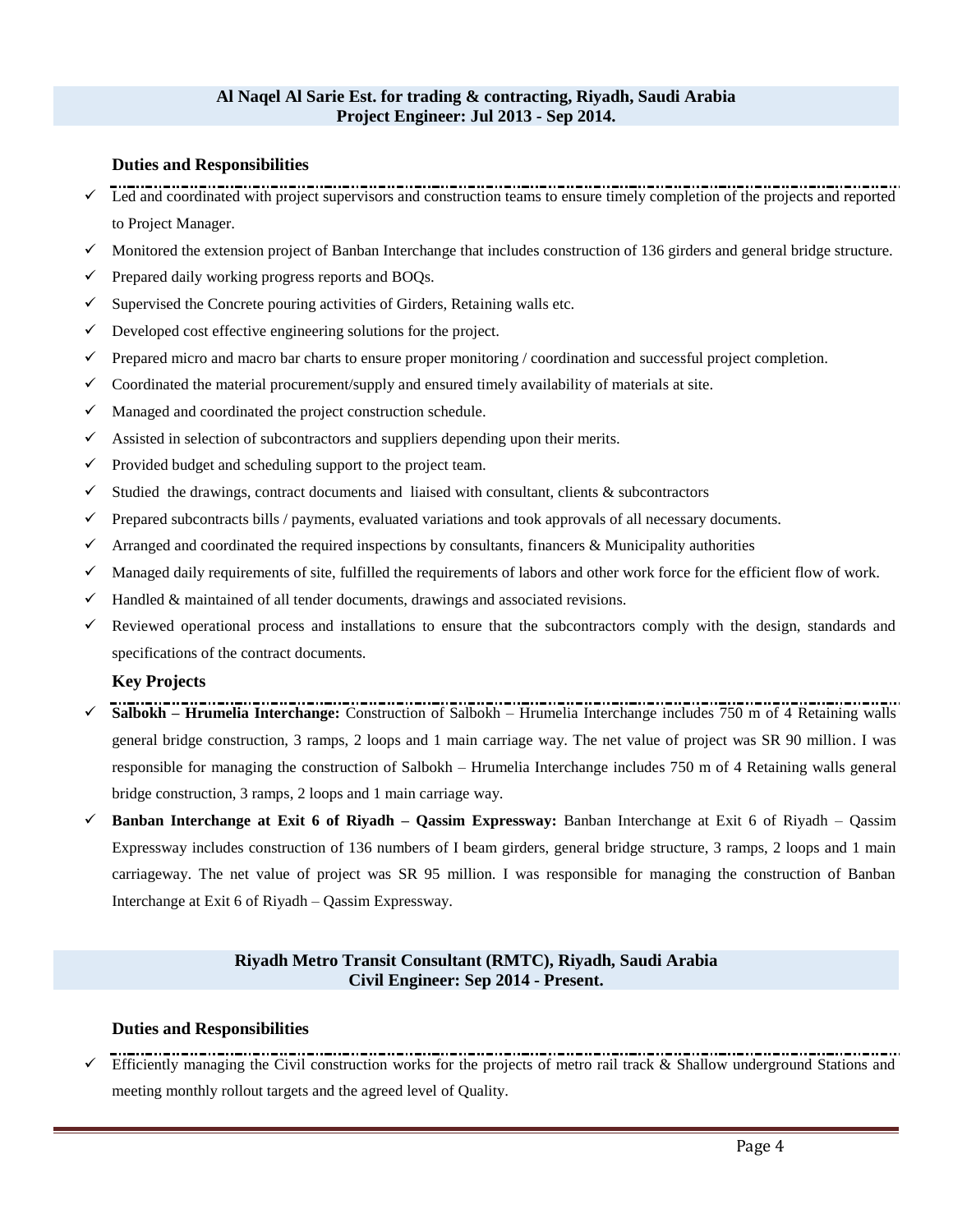- Working with the REs, AREs and Civil Engineers and dealing with the contractors regarding project activities.
- $\checkmark$  Supervising all civil construction activities, coordinating drawing approvals and liaising with consultants, clients and customers.
- $\checkmark$  Ensuring civil construction materials received at site are in accordance with the quantity & quality by enforcing thorough inspection.
- $\checkmark$  Efficiently coordinating with the project team to achieve the progress of work as planned with desired quality to deliver highly productive work and delivery as per schedule.
- $\checkmark$  On completion of internal inspection of the completed work, attending the Field Inspection Request (FIR), to get the final inspection done.
- $\checkmark$  Preparing Daily Progress Reports & Weekly HSE Inspection Reports to submit to the client and senior management.
- $\checkmark$  Assisting in reviewing subcontractor daily and weekly inspection reports and appraising REs and AREs.
- $\checkmark$  Assisting in compiling Bill of Quantity (BOQ) reports for monthly payment estimates.
- $\checkmark$  Participating in weekly design review meetings with Civil Engineering team.
- $\checkmark$  Ensuring that the works carried out by the contractors are in line with the contract drawings and meet the relevant specifications.
- $\checkmark$  To attend all inspections related to Backfilling, Shoring works, Reinforcement & Concrete works of different structural elements, erection of steel structure including Metro Station Canopies and Architectural works
- $\checkmark$  Ensuring client satisfaction by providing delivery of highest quality projects / service and promptly acting on the feedbacks.
- $\checkmark$  Successfully managing projects with under-budget cost and completing them as per construction schedules and specification, with high quality.

## **Key Project**

 **Riyadh Metro Project**: 177 Km of Metro network comprising of 6 automated lines and 92 transit stations, Riyadh Metro will be the backbone of a transportation network for the capital city. This will incorporate subway tunnels, elevated sections, and at grade sections using the latest technologies, design-build methodology, and excellent organizations. The system will have all the safety and comfort features of a modern automated metro. The net value of project was US\$ 22.5 billion. I am responsible for monitoring site construction and inspection work for at Grade area of 8km metro rail track, two (2) Shallow underground Stations & two (2) Surface Station on King Abdullah Road (Line-2, Package 1).

## **Professional Affiliations**

- Pakistan Engineering Council **(PEC)**
- Saudi Council of Engineers **(SCE)**
- Graduate membership of The Institution of Professional Engineers New Zealand **(IPENZ)**

## **Awards & Achievements**

- Declared as **"Safe Employee of the 4th Quarter of 2014"** by Riyadh Metro Transit Consultants on December 31, 2014.
- Received award for **"Quality Culture for the 4th Quarter of 2018"** by Riyadh Metro Transit Consultants on February 06, 2019.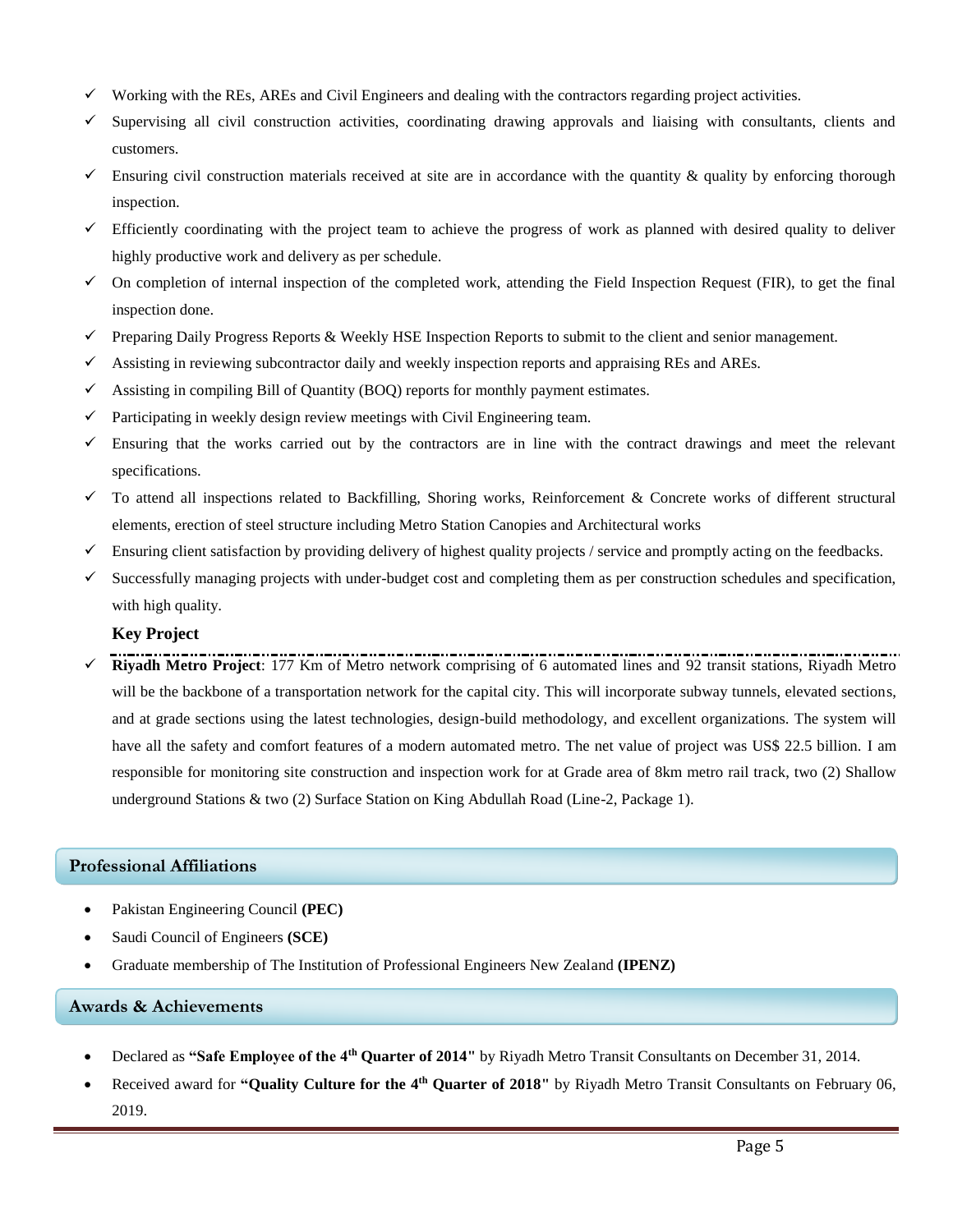Nominated as a member of Riyadh Metro Transit Consultant's 14 member **RMTC HSE Committee**.

## **Computer Expertise**

- Microsoft office including MS Visio
- MS Project
- AutoCAD Mix Calc.
- **Trainings & Certifications** 
	- 8 hours training attended on the topic **"Rediscover Yourself through Self-Motivation"** held on Jan 18, 2011 at Institute of Business & Management, UET Lahore, Pakistan.
	- 35 hours training attended on **"Project Management Workshop (Using PMI Approach)** held from June 18, 2015 to June 27, 2015 at Knowledge Square Training Center, Riyadh, Saudi Arabia.
	- Attended online course on the topic **"An Introduction to Behavior-Based Safety"** on January 14, 2016 at Alison Online Certified Courses.
	- 25 hours training attended on **"Project Planning Using Primavera P6 Professional"** held from November 06, 2016 to November 10, 2016 at Engineering Science Institute for Training, Riyadh, Saudi Arabia.
	- 30 hours course attended on **''OSHA Construction Safety"** held from November 29, 2018 to December 01, 2018 at Knowledge Core Training Institute, Riyadh, Saudi Arabia.

## **Study Projects**

- Design of foundations
- Analysis and design of multistory with ETAB and manually
- Cost estimation
- Design of flexible and rigid pavements
- Analysis of forces acting on Dam body
- Barrage design
- Design of Water Tank, Swimming Pool and Retaining Wall
- Design of Canal
- Bridge design (Concrete, Steel)
- Design of steel Industrial building
- Water Supply and Sewerage Design of housing scheme.

## **Research Thesis**

- Primavera Project Planner
- ArcGIS
-